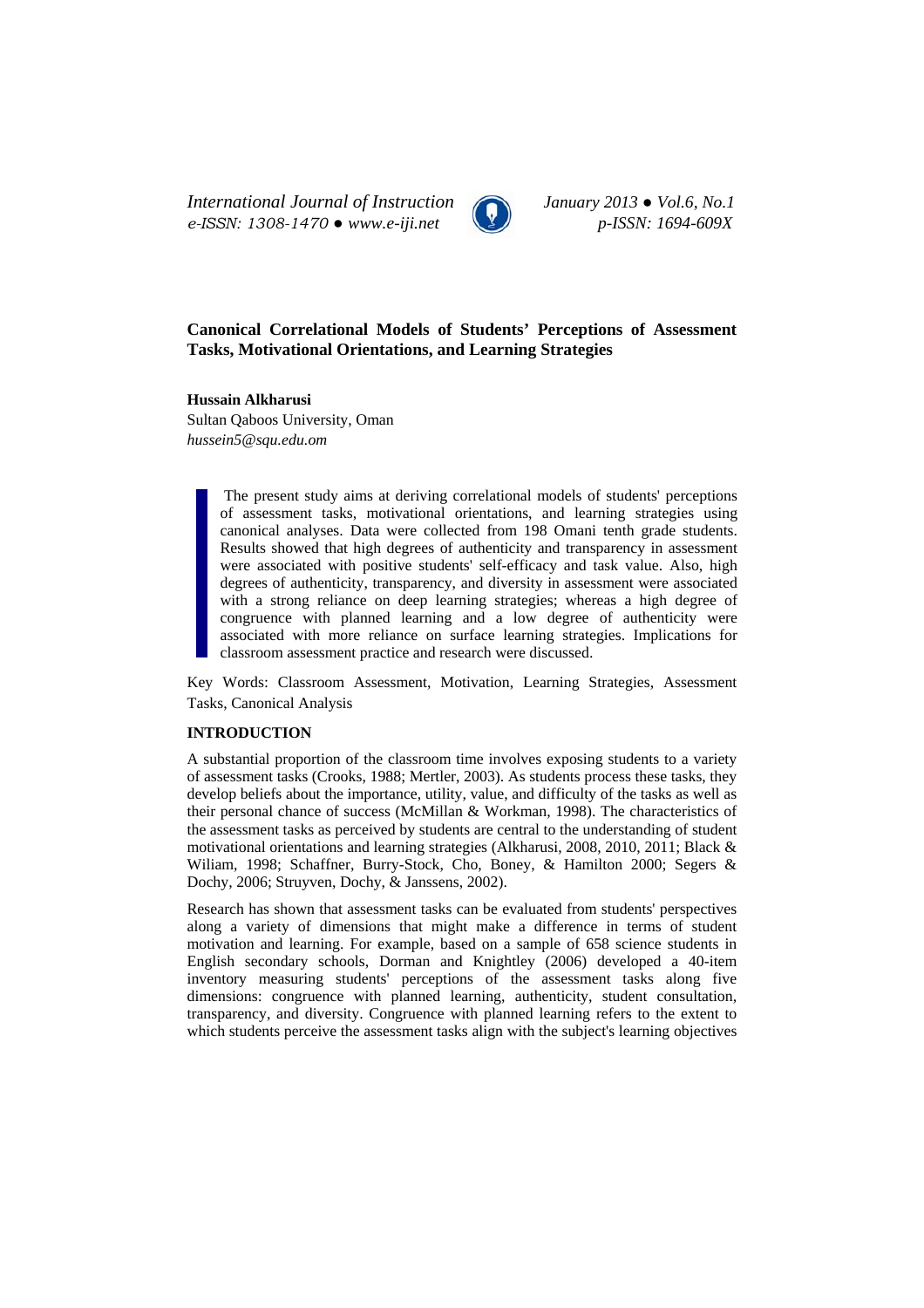and activities. Authenticity refers to the extent to which students perceive the assessment tasks are related to their everyday living. Student consultation refers to the extent to which students are involved and consulted in the assessment process. Transparency refers to the extent to which students are clearly informed about the purposes and forms of the assessment. Diversity refers to the extent to which students perceive that they can complete the assessment tasks at their own speed (Dorman & Knightley, 2006).

The present study aims at developing canonical correlational models to demonstrate the ways in which these dimensions of the assessment tasks might relate to a particular set of student motivational orientations and learning strategies. The conceptual foundation for these models is a synthesis of research integrating classroom assessment environment as perceived by students, their motivational orientations, and learning strategies. Following is a review of this research.

### **Classroom Assessment Environment**

Educators have long recognized that the assessment tasks used in the classroom communicate important messages to students about the value, importance, and usefulness of the tasks. These messages may influence students' motivational orientations and learning strategies in how they would approach and accomplish the tasks (Ames, 1992b; Ames & Archer, 1988; Linnenbrink & Pintrich, 2001, 2002). For example, Ames (1992a) noted that certain classroom assessment practices are likely to enhance student motivation to learn by developing a sense of efficacy, perceiving the task as being important and meaningful, mitigating test anxiety, and emphasizing deep meaning and understanding as opposed to surface meaning and rote memorization. According to Ames (1992a), these practices are: (a) designing assessment tasks that include challenge, variety, novelty, and active involvement; (b) giving students opportunities to make choices and decisions regarding their learning; (c) providing private recognition and rewards that focus on individual student effort and improvement; (d) creating small groups of heterogeneous abilities that encourage working effectively with others on learning tasks and developing a feeling of belongingness; (e) conducting evaluation practices that are private, assess progress, improvement, and mastery, and avoid social comparisons; and (f) allowing for time on the assessment task to vary with the nature of the task and student needs.

The assessment practices are typically initiated by the classroom teacher. The overall sense or meaning that students make out of the various assessment tasks constitutes the classroom assessment environment (Brookhart & DeVoge, 1999). Brookhart and her colleagues pointed out that each classroom has its own "assessment 'character' or environment" perceived by the students and springs from the teacher's assessment practices (Brookhart, 2004, p. 444; Brookhart & Bronowicz, 2003). Based on a synthesis of classroom assessment literature and motivation theory, Brookhart (1997) developed a theoretical framework for the role of the classroom assessment in motivating students to learn. In this framework, classroom assessment environment is construed as a classroom context experienced by students as the teacher establishes assessment purposes, assigns assessment tasks, sets performance criteria and standards,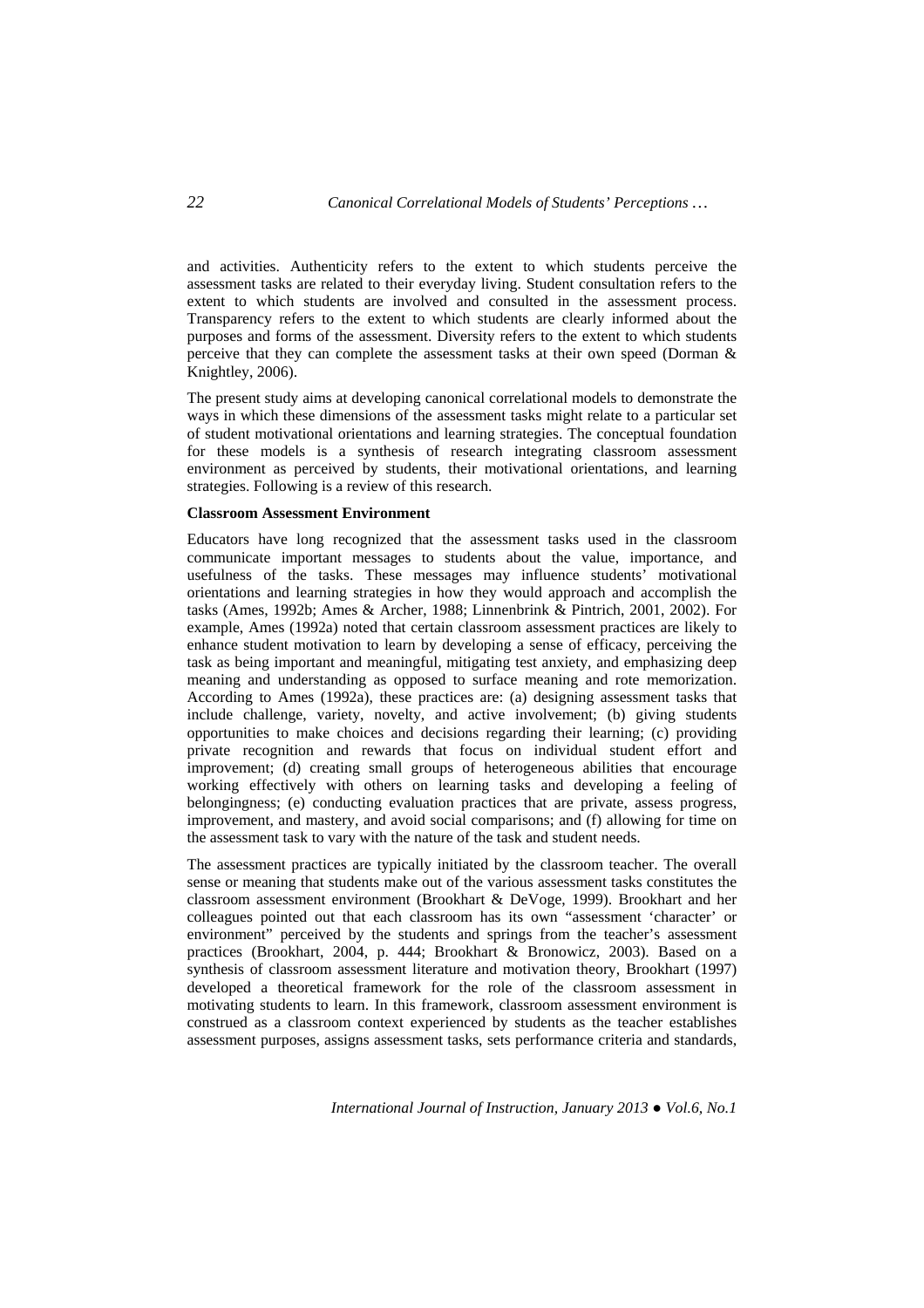gives feedback, and monitors outcomes. Based on this framework, it has been postulated that students' perceptions of the classroom assessment environment may influence their motivational beliefs and achievement (Brookhart, 1997).

Building on Brookhart's (1997) theoretical model and other motivational literature, McMillan and Workman (1998) illustrated how particular assessment practices increase or decrease student motivational orientations and learning strategies. Specifically, McMillan and Workman (1998) explained that the following assessment practices may enhance students' learning approaches and motivation: (a) being clear about how learning will be evaluated, (b) providing specific feedback following an assessment activity, (c) using mistakes to show students how learning can be improved, (d) using moderately difficult assessments, (e) using many assessments rather than a few major tests, (f) using authentic assessment tasks, (g) using preestablished criteria for evaluating student work, (h) providing incremental assessment feedback, and (i) providing scoring criteria prior to administering the assessment task.

Along similar lines, Stiggins (1999) as well as Stiggins and Chappuis (2005) contend that day-to-day classroom assessment can be used in more productive ways to motivate students to learn and increase their learning confidence. Stiggins and Chappuis (2005) described four conditions that together may foster positive motivational patterns for students. These conditions state that classroom assessments should focus on clear purposes, provide accurate reflections of achievement, provide frequent descriptive feedback on work improvement rather than judgmental feedback, and involve students in the assessment process. In addition, when students are involved in the assessment process through self-assessment, they are more likely to assume responsibility for their own learning (Conderman, Hatcher, & Ikan, 1998). In an empirical study of 264 students enrolled in the first year Introductory Commercial Law course, Dancer and Kamvounias (2005) found that increased class participation and an improved class performance resulted from involving students in the development of assessment criteria for class assignments. This suggests that students' perceptions of assessment might be instrumental in improving student learning-related outcomes such as motivational orientations and learning strategies.

#### **Assessment Environment and Student Motivational Orientations**

Of increasing interest to the educational assessment community is the effect of classroom assessment on student motivation-related beliefs. In a study investigating part of Brookhart's (1997) theoretical model, Brookart and DeVoge (1999) used observation, survey, and interview techniques to collect data from four classroom assessment events in two third-grade language arts classes. Results revealed positive relationships among assessment tasks' characteristics as perceived by students, their perceptions of ability to do the task, effort, and achievement. During the interviews, students expressed the importance of the assessment tasks in accordance with their motivational orientations. Some students indicated the importance of the tasks in terms of their value for learning. Other students expressed task importance in terms of getting good grades. At the conclusion, Brookhart and DeVoge (1999) suggested that students'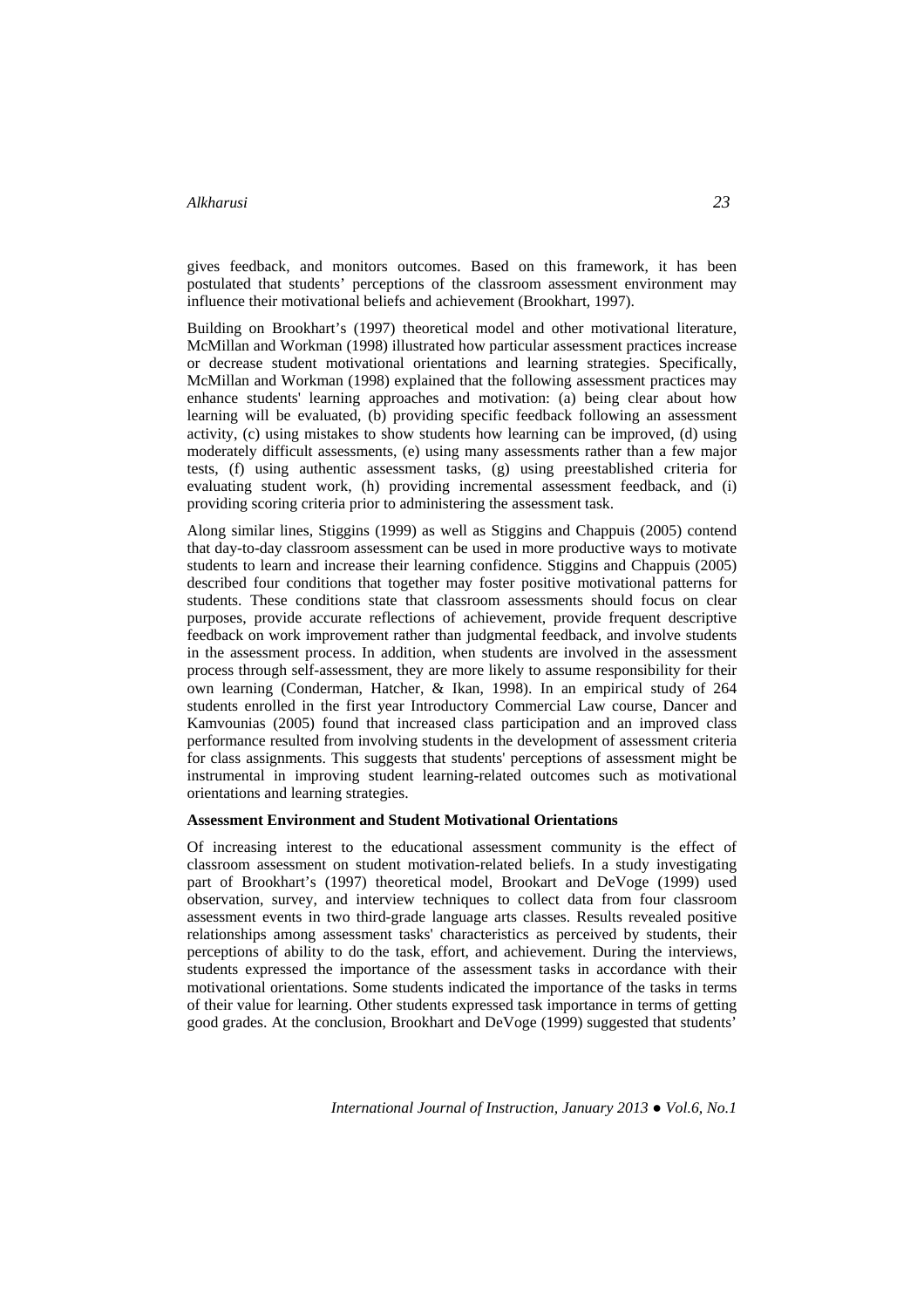perceptions should be considered when studying the impact of classroom assessment on student motivation.

Although the focus was on college level students, Church, Elliot, and Gable (2001) conducted two studies to examine the relationships among perceptions of classroom environment and motivational orientations for undergraduate students enrolled in chemistry classes. Results indicated that students' perceptions of the assessment environment as being interesting and meaningful were positively related to their adoption of mastery goals, whereas their perceptions of the assessment environment as being difficult and focusing on grades rather than learning were negatively related to their adoption of mastery goals and positively related to their adoption of performance goals. When perceived assessment environment and motivational goal variables were tested together as predictors of graded performance and intrinsic motivation, results showed that the perceived assessment environment influenced adoption of motivational goals, which in turn directly influenced graded performance and intrinsic motivation after controlling for student's gender, competence valuation, and SAT scores.

Likewise, in a study of 503 first year Chinese EFL students, Wang (2004) found that after controlling for student gender, students' perceptions of the assessment environment as being learning oriented contributed positively to their adoption of mastery goals, whereas students' perceptions of the assessment environment as being test oriented contributed negatively to their adoption of performance goals. The findings of both Church et al. (2001) and Wang (2004) suggest that educators need to understand that assessment environments featuring stringent evaluative standards may represent a risk factor in students' motivational orientations.

In a related study of classroom assessment and motivation of 96 high school students enrolled in social studies classes, Brookhart and Durkin (2003) examined relations among student perceptions of the assessment tasks, self-efficacy, and goal orientations. Using content analyses of student interviews and implications of students' responses on other instruments, results indicated that correlations between mastery goal orientations, self-efficacy, and perceived assessment task characteristics were positive and moderate in strength.

Greene, Miller, Crowson, Duke, and Akey (2004) used a path analysis technique to test predictions of a model explaining the impact of students' perceptions of the assessment environment on their motivational orientations in English classes for 220 high school students. They found that students who perceived the assessment tasks as being meaningful and motivating tended to endorse mastery motivational orientations. Similarly, Alkharusi (2009) used a path analysis to examine a model of the relationships among students' perceptions of the assessment environment, self-efficacy, and motivational orientations for 242 undergraduate students enrolled in psychology classes. Results indicated that students' perceptions of the assessment environment as being learning oriented were positively related to students' self-efficacy and mastery orientations whereas students' perceptions of the assessment environment as being hard and emphasizing grades contributed negatively to students' self-efficacy and mastery orientations. Both studies of Green et al. (2004) and Alkharusi (2009) point to a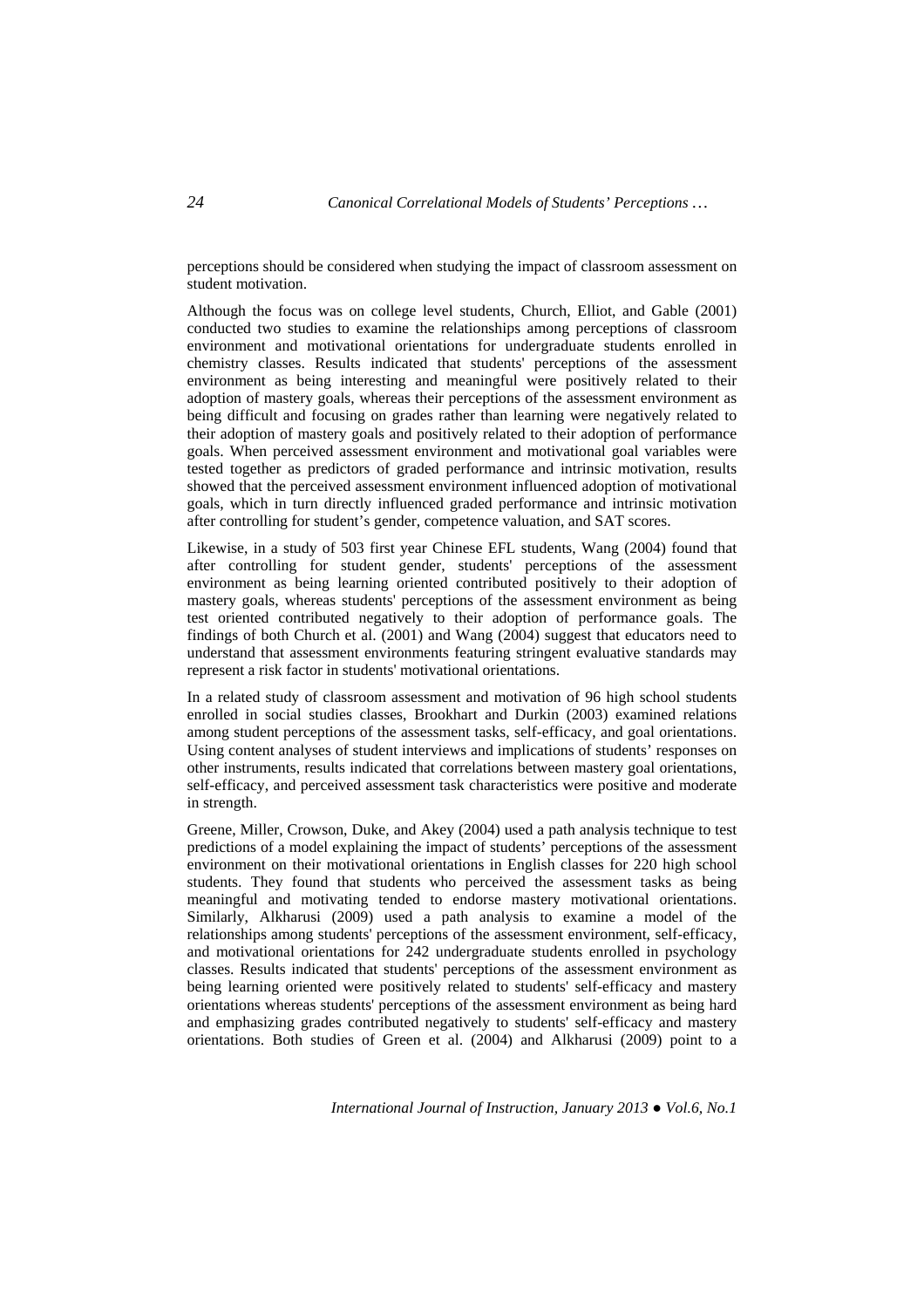conclusion that students' perceptions of assessment might have direct or indirect effects, which may be positive or negative, on students' motivational orientations, and as such they deserve further attention.

#### **Assessment Environment and Student Learning Strategies**

Research on learning suggests that students have preferred strategies for learning, usually known as either deep learning strategies like elaboration, organization, and critical thinking; or surface learning strategies like rehearsal (Biggs, 1979; Pintrich, Smith, Garcia, & Mckeachie, 1993). McMillan and Workman (1998) postulated that the type of assessment tasks; whether it is multiple-choice, essay, or performance-based; might affect students' learning strategies. In a study of 206 second year Education students from Sydney, Scouller (1998) investigated the influence of assessment methods on students' approaches to learning. Results indicated that students were more likely to employ surface learning strategies when preparing for multiple-choice examination and deep learning strategies when preparing for essay assignments. These results suggest that assessment tasks perceived as demanding higher level cognitive processes are likely to encourage students to focus on elaboration, meaning, and understanding rather than on rehearsal.

In their review of literature on perceptions of assessment, Struyven, Dochy, and Janssens (2002) indicated that there is a reciprocal relationship between students' perceptions of assessment and their learning strategies. This has been confirmed by Segers, Nijhuis, and Gijselaers' (2006) study of the relationship between students' intentions to employ a particular learning strategy, their perceptions of assessment demands, and their actual use of the learning strategy. Two groups of students enrolled in an International Business Strategy course were compared. The first group of 406 students attended the course using an assignment-based format, whereas the second group of 312 students attended the course using a problem-based format. Results indicated that in both assessment conditions, students who intended to employ surface learning strategies tended to perceive the assessment demands as surface and actually use surface learning strategies. In a study of 118 senior students of a vocational training program, Gulikers, Bastiaens, Kirschner, and Kester (2006) examined relationships between perceptions of assessment authenticity and alignment on students' approaches to learning. Results showed that when students perceive the assessment task as being more authentic and more aligned to the classroom instruction, they are more likely to employ deep learning strategies. However, there were no relationships between perceptions of assessment task authenticity and alignment and surface learning.

Gijbels, Segers, and Struyf (2008) examined relationships between change in students' perceptions of the assessment tasks and change in their learning strategies in an Educational Psychology course for participants in a teacher training program. Results showed that as students perceive the assessment tasks as more demanding; they tend to employ deep strategies of learning. Also, changes in students' perceptions of the assessment demands towards less surface levels tend to be associated with changes in their learning strategies to be more surface oriented. Recently, in a survey of perceptions of assessment and learning strategies among university level students,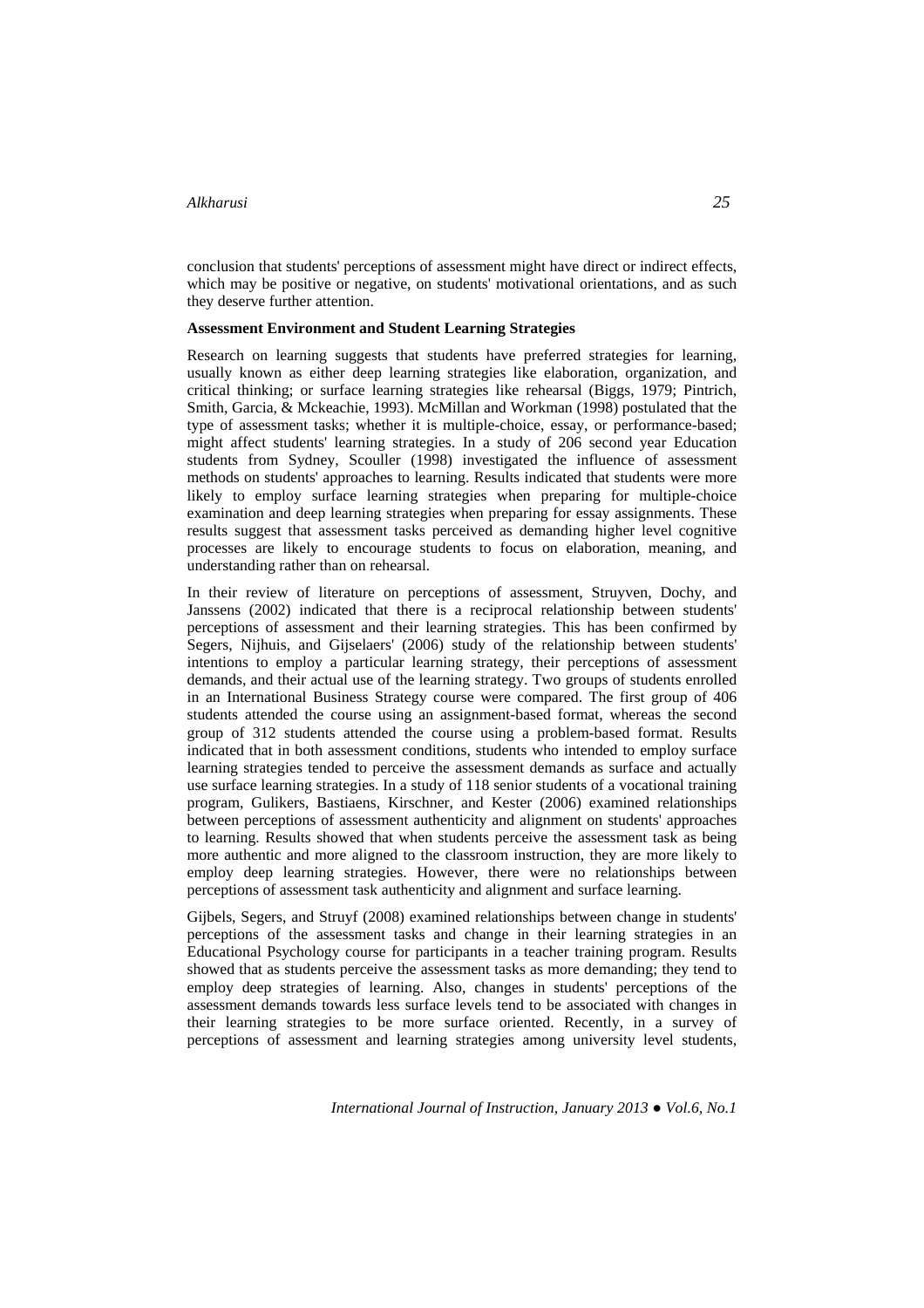Ullah, Richardson, and Hafeez (2011) found that students who held positive perceptions of the assessment tasks tended to adopt deep learning strategies whereas students who held negative perceptions of the assessment tasks tended to adopt surface learning strategies. These results imply that students may vary their learning strategies depending on their interpretations of the demands of the assessment tasks, and as such their perceptions of the assessment tasks might need to be considered.

Although much has been written about the role of classroom assessment in student motivation- and learning-related variables, research investigating assessment antecedents and predictors of those variables has languished. Despite the number of potentially assessment variables that may influence student motivational orientations and learning strategies, there is no clear evidence that a particular set of assessment variables consistently predict student motivational orientations and learning strategies. One reason that might account for the limited attention given to this issue is the lack of a comprehensive model describing the nature and underlying patterns of the relationships of students' perceptions of assessment tasks to their motivational orientations and learning strategies. Therefore, the current study is expected to fill this gap in the literature.

Overall, previous studies have showed that enhancing student motivational orientations and learning strategies is universally accepted as one of the goals of the classroom assessment. Building on these studies and on the theoretical works of Ames (1992a), Brookhart (1997), and McMillan and Workman (1998); the purpose of the present study was to further examine the ways in which certain dimensions of assessment tasks might relate in meaningful patterns to a particular set of motivational orientations and learning strategies. The dimensions of assessment consisted of the extent to which students perceive the assessment tasks as being congruence with planned learning and authentic, involve student consultation, and feature transparency and diversity (Dorman & Knightley, 2006). The motivational orientations include students' perceptions of selfefficacy which refer to their judgements about their ability to accomplish the tasks; their task value beliefs which refer to their judgments of how interesting, useful, and important the subject materials to them; and test anxiety which refers to their worry and concern when taking tests (Pintrich et al., 1993). The learning strategies include students' use of rehearsal, organization, and elaboration when studying for the subject. Using a canonical correlation analysis, the study aimed at establishing multivariate models that can account for a greater amount of variance in students' motivational orientations and learning strategies as a function of the perceived characteristics of the assessment tasks.

### **Purpose of the Study and Research Questions**

This study aimed at building canonical correlational models describing the nature of the relationships between students' perceptions of the assessment tasks and (a) their motivational orientations and (b) learning strategies. The study was guided by the following research questions:

- 1. How do students' perceptions of the assessment tasks relate to their motivational orientations?
- 2. How do students' perceptions of the assessment tasks relate to their learning strategies?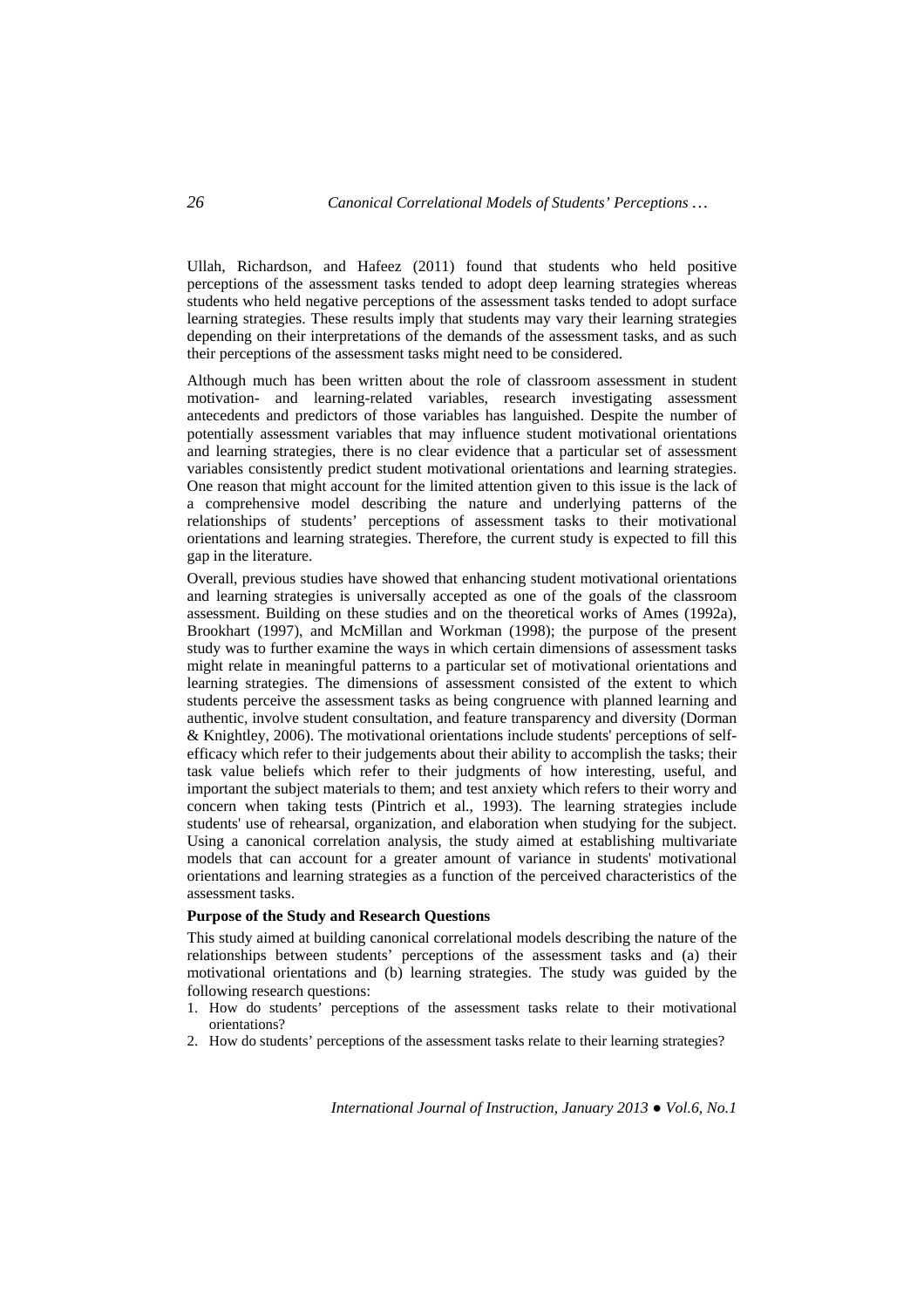## **Context of the Study**

This study sought to canonically analyze the relationships among students' perceptions of the assessment tasks, motivational orientations, and learning strategies using data from a sample of tenth grade students in English language classes in Oman. The canonical analysis was utilized because it helps understand the multivariate relationships among assessment, motivation, and learning. The tenth grade was chosen because it is the exit grade for basic education schools in Oman, and as such it represents the culmination of the basic education school years in Oman. The students in this grade level are expected to be much more able to evaluate the featured characteristics of the assessment tasks. The subject of English was chosen because it is a required subject for basic education students with a variety of components such as listening, speaking, grammar, reading, and writing; and as such it seems an intriguing context for studying variability in students' perceptions of assessment tasks, motivational orientations, and learning strategies.

### **METHOD**

#### **Participants and Procedures**

The participants in this study were 198 Omani tenth grade students (103 females and 95 males) enrolled in English language classes at Muscat public schools in Oman. Their ages ranged from 15 to 17 years with an average of 16.13 and a standard deviation of .52. After obtaining schools' permission, the data collection process took place, three weeks prior to the final exam week, during a regular scheduled class meeting. The students were informed that a study of classroom assessment and student motivation and learning strategies is being conducted. They were informed that they were not obligated to participate in the study, and if they wished to participate, their responses would remain anonymous and confidential. They were also told that participation in the study would not influence their grades or relations with the teacher in any way.

Students who wished to participate were asked to respond to a self-report questionnaire, which will be described in a later section of this study. It contained four main sections about demographic information in terms of gender and age; motivational orientations in terms of self-efficacy, task value, and test anxiety; learning strategies in terms of elaboration, organization, and rehearsal; and perceptions of assessment tasks in terms of congruence with planned learning, authenticity, student consultation, transparency, and diversity. The questionnaire was administered by the author during a scheduled class meeting. The administration took about one hour, and was preceded by a brief set of instructions about how to complete the questionnaire.

#### **Instrument**

The instrument used was a self-report questionnaire with four main sections. The questionnaire items were phrased in relation to the assessment tasks used, motivational orientations adopted, and learning strategies employed in the English language class. They were subjected to a content validation process done by a panel of three professors in the area of educational measurement and psychology at Sultan Qaboos University.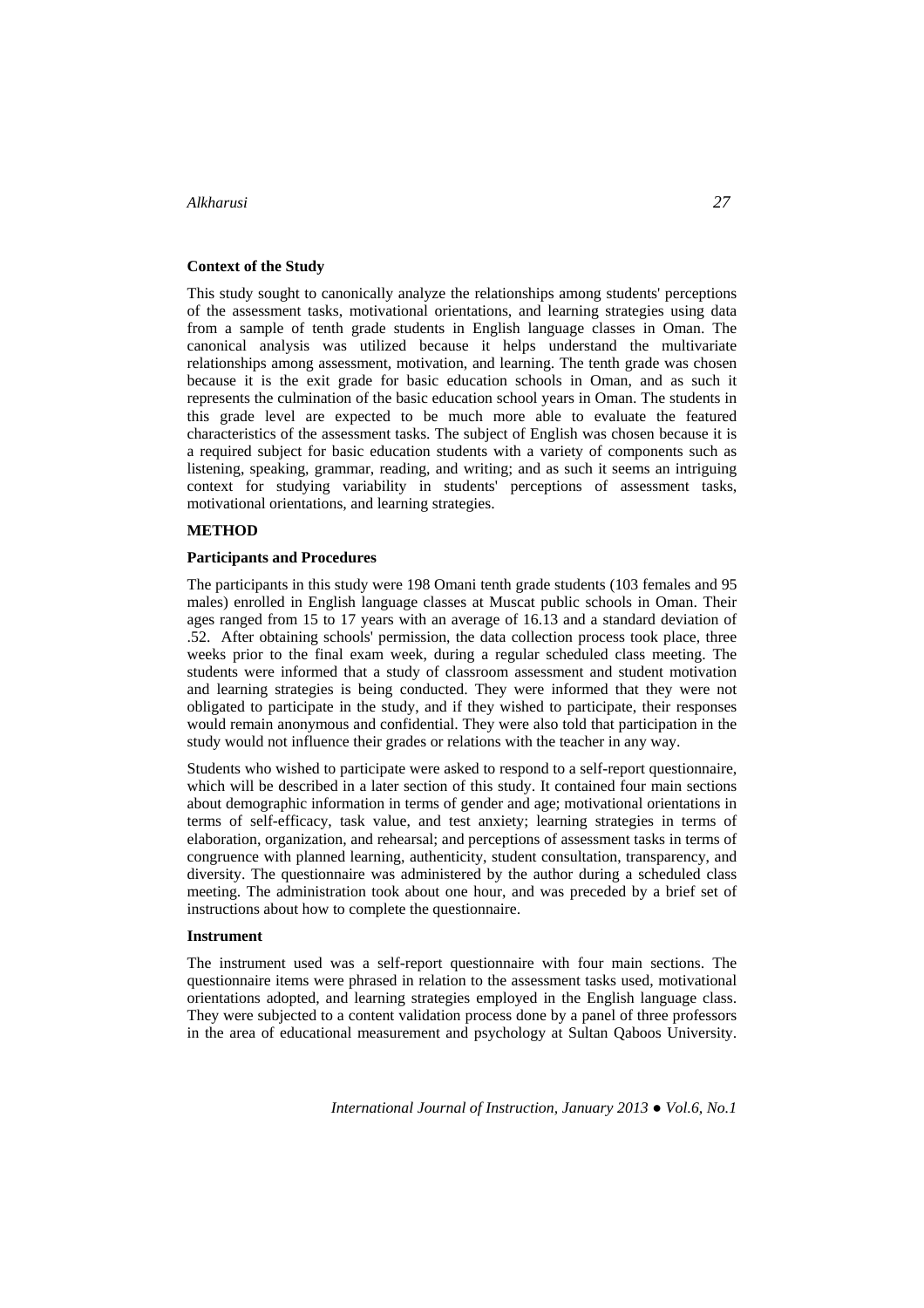They were asked to judge the clarity of wording and appropriateness of each item for the use with the targeted participants and its relevance to the construct being measured. Their feedback was used for refinement of the items. Internal consistency reliability was established using Cronbach's alpha. Following is a description of the four sections.

### *Demographic Information*

The demographic information of the questionnaire covered gender and age.

#### *Motivational Orientations*

This section of the questionnaire included 19 items measuring students' self-efficacy (8 items,  $\alpha$  = .93; e.g., "I am confident that I can learn the basic concepts taught in the English language class"), perceptions of task value (6 items;  $\alpha$  = .90; e.g., "I am very interested in the content area of my English language class"), and test anxiety (5 items;  $\alpha$  = .80; e.g., "I feel my heart beating fast when I take an exam in the English language class") from Pintrich et al.'s (1993) Motivated Strategies for Learning Questionnaire (MSLQ). Responses were obtained on a 5-point Likert scale ranging from 1 (*strongly disagree*) to 5 (*strongly agree*).

A principal-components factor analysis with varimax rotation was conducted on the 19 items of the motivational orientations to determine whether they represented the constructs being measured. The analyses yielded three factors as suggested by the eigenvalue rule and scree plot. Together the three factors accounted for 43.67% of the total variance. The first factor accounted for 20.91% of the variance (eigenvalue = 2.28) and consisted of the eight self-efficacy items, with loadings ranging from .35 to .65. The second factor accounted for about 14% of the variance (eigenvalue  $= 2.07$ ) and consisted of the five test anxiety items, with loadings ranging from .34 to .64. The third factor accounted for 8.76% of the variance (eigenvalue  $= 1.56$ ) and consisted of the six task value items, with loadings ranging from .30 to .64. Internal consistency coefficients for the measures of self-efficacy, task value, and test anxiety were .75, .70, and .64 as indicated by Cronbach's alpha, respectively. The score reliabilities of the current sample seem comparable to those reported by Pintrich et al. (1993). Each measure was constructed by averaging its corresponding items.

## *Learning Strategies*

This section of the questionnaire included 14 items measuring students' use of learning strategies such as elaboration (6 items;  $\alpha = .75$ ; e.g., "When I study for the class, I pull together information from different sources such as student book, readings, and class notes"), organization (4 items;  $\alpha = .64$ ; e.g., "I make simple charts or tables to help me organize my English language class materials"), and rehearsal (4 items;  $\alpha = .69$ ; e.g. "I make lists of important items for my English language class and memorize the lists") from Pintrich et al.'s (1993) Motivated Strategies for Learning Questionnaire (MSLQ). Responses were obtained on a 5-point Likert scale ranging from 1 (*strongly disagree*) to 5 (*strongly agree*).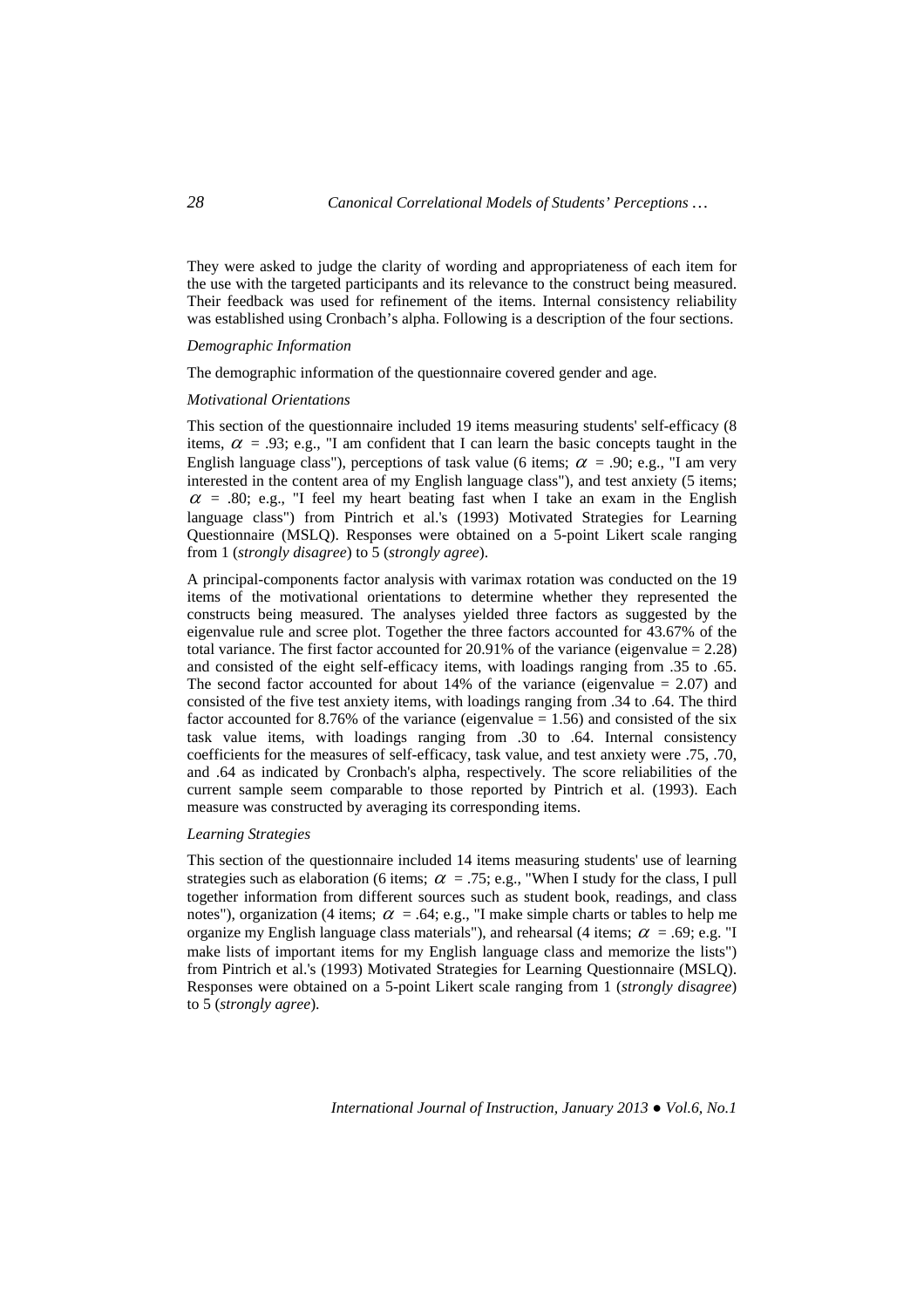A principal-components factor analysis with varimax rotation was conducted on the 14 items of the learning strategies to determine whether they represented the constructs being measured. The analyses yielded three factors as suggested by the eigenvalue rule and scree plot. Together the three factors accounted for 39.65% of the total variance. The first factor accounted for 15.85% of the variance (eigenvalue  $= 1.87$ ) and consisted of the six elaboration items, with loadings ranging from .50 to .61. The second factor accounted for 13.21% of the variance (eigenvalue  $= 1.31$ ) and consisted of the four organization items, with loadings ranging from .53 to .60. The third factor accounted for 10.60% of the variance (eigenvalue  $= 1.27$ ) and consisted of the four rehearsal items, with loadings ranging from .55 to .58. Internal consistency coefficients for the measures of elaboration, organization, and rehearsal were .73, .74, and .69 as indicated by Cronbach's alpha, respectively. The score reliabilities of the current sample seem comparable to those reported by Pintrich et al. (1993). Each measure was constructed by averaging its corresponding items.

#### *Perceptions of Assessment*

This section of the questionnaire included 35 items measuring students' perceptions of assessment tasks in terms of congruence with planned learning (7 items;  $\alpha = .73$ ; e.g., "I am assessed on what the teacher has taught me"), authenticity (7 items;  $\alpha = .75$ ; e.g., "My assessment tasks in the English language class are meaningful"), student consultation (7 items;  $\alpha = .74$ ; e.g., "I am asked about the types of assessment I would like to have in the English language class"), transparency (7 items;  $\alpha = 0.85$ ; e.g., "I am told in advance when I am being assessed"), and diversity (7 items;  $\alpha = .63$ ; e.g., "I am given a choice of assessment tasks") from Dorman and Knightley's (2006) Perceptions of Assessment Tasks Inventory (PATI). Responses were obtained on a 5 point Likert scale ranging from 1 (*strongly disagree*) to 5 (*strongly agree*).

A principal-components factor analysis with varimax rotation was conducted on the 35 items of the perceptions of assessment tasks to determine whether they represented the constructs being measured. The analyses yielded five factors as suggested by the eigenvalue rule and scree plot. Together the five factors accounted for 43.78% of the total variance. The first factor accounted for 10.27% of the variance (eigenvalue  $= 2.32$ ) and consisted of the seven transparency items, with loadings ranging from .49 to .68. The second factor accounted for 9.80% of the variance (eigenvalue  $= 2.11$ ) and consisted of the seven authenticity items, with loadings ranging from .37 to .67. The third factor accounted for 9.26% of the variance (eigenvalue  $= 2.09$ ) and consisted of the seven diversity items, with loadings ranging from .44 to .62. The fourth factor accounted for 7.42% of the variance (eigenvalue  $= 1.97$ ) and consisted of the seven congruence with planned learning items, with loadings ranging from .30 to .69. The fifth factor accounted for 7.04% of the variance (eigenvalue  $= 1.69$ ) and consisted of the seven student consultation items, with loadings ranging from .36 to .62. Internal consistency coefficients for the measures of congruence with planned learning, authenticity, student consultation, transparency, and diversity were .71, .72, .65, .66, and .63 as indicated by Cronbach's alpha, respectively. The score reliabilities of the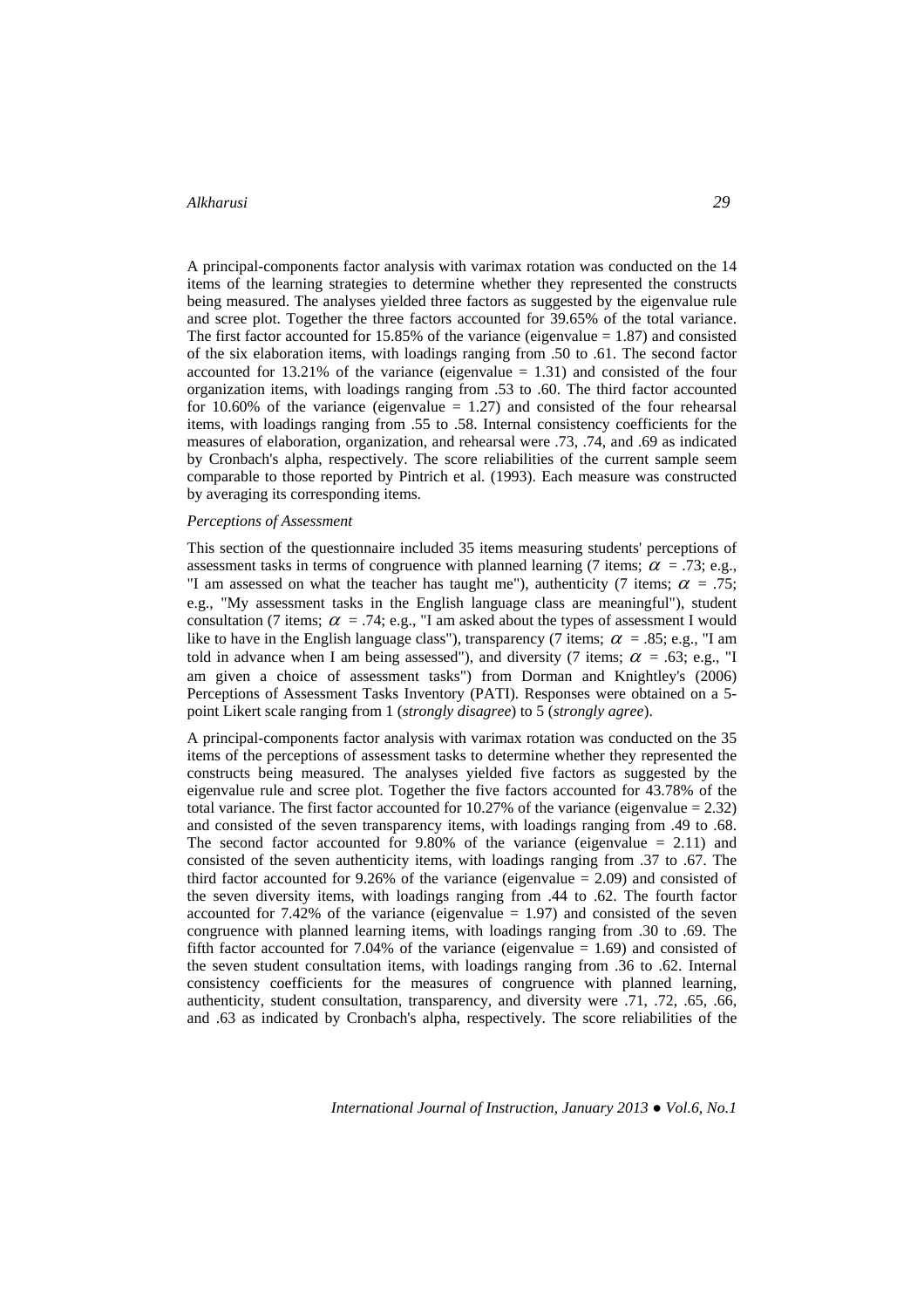current sample seem comparable to those reported by Dorman and Knightley (2006). Each measure was constructed by averaging its corresponding items.

### **Data Analysis**

Two canonical correlation analyses were used. The first was between students' perceptions of the assessment tasks and their motivational orientations. The second was between students' perceptions of the assessment tasks and their learning strategies. The underlying logic of the canonical correlation analysis used in this study was stated by Hair, Anderson, Tatham, and Grablowsky (1979, p. 182) as involving "the derivation of a linear combination of variables from each of the two sets of variables so that the correlation between the two linear combinations is maximized". Prior to the canonical correlation analyses, descriptive statistics and bivariate correlations among the variables were examined. In addition, multivariate analyses of variance were conducted in order to examine whether gender would account for variability in the students' perceptions of the assessment tasks, motivational orientations, and learning strategies.

### **RESULTS**

### **Preliminary Multivariate Analyses**

Findings from past research (e.g., Author, 2008; de Lange & Mavondo, 2004; Wehrwein, Lujan, & DiCarlo, 2006) showed potential gender differences on motivational orientations, learning strategies, and perceptions of assessment tasks. Therefore, in this study, three preliminary multivariate analyses were conducted to assess the degree to which gender would account for variability in the three motivational orientations of self-efficacy, task value, and test anxiety; three learning strategies of elaboration, organization, and rehearsal; and five perceptions of assessment tasks in terms of congruence with planned learning, authenticity, student consultation, transparency, and diversity. Table 1 presents the means and standard deviations for males and females on the motivational orientations, learning strategies, and perceptions of assessment tasks. The results indicated nonstatistically significant multivariate effects of gender on the motivational orientations,  $F(3, 194) = 1.60$ ,  $p >$ .05, Wilks' Lambda = .98; learning strategies, *F* (3, 194) = .55, *p* > .05, Wilks' Lambda  $= .99$ ; and perceptions of assessment tasks,  $F(3, 194) = .77$ ,  $p > .05$ , Wilks' Lambda = .98. Hence, the remaining analyses of central interest in this study were conducted on the pooled data including both males and females.

| Variable      |                           | Males $(n = 95)$ | Females ( $n = 103$ ) |     |  |
|---------------|---------------------------|------------------|-----------------------|-----|--|
|               | M                         | SD               | M                     | SD  |  |
|               | Motivational orientations |                  |                       |     |  |
| Self-efficacy | 3.75                      | .72              | 3.72                  | .78 |  |
| Task value    | 4.17                      | .62              | 3.98                  | .78 |  |
| Test anxiety  | 2.52                      | .88              | 2.63                  | .77 |  |
|               | Learning strategies       |                  |                       |     |  |
| Elaboration   | 3.56                      | .66              | 3.56                  | .72 |  |

Table 1: Means and standard deviations for males and females on the motivational orientations, learning strategies, and perceptions of assessment tasks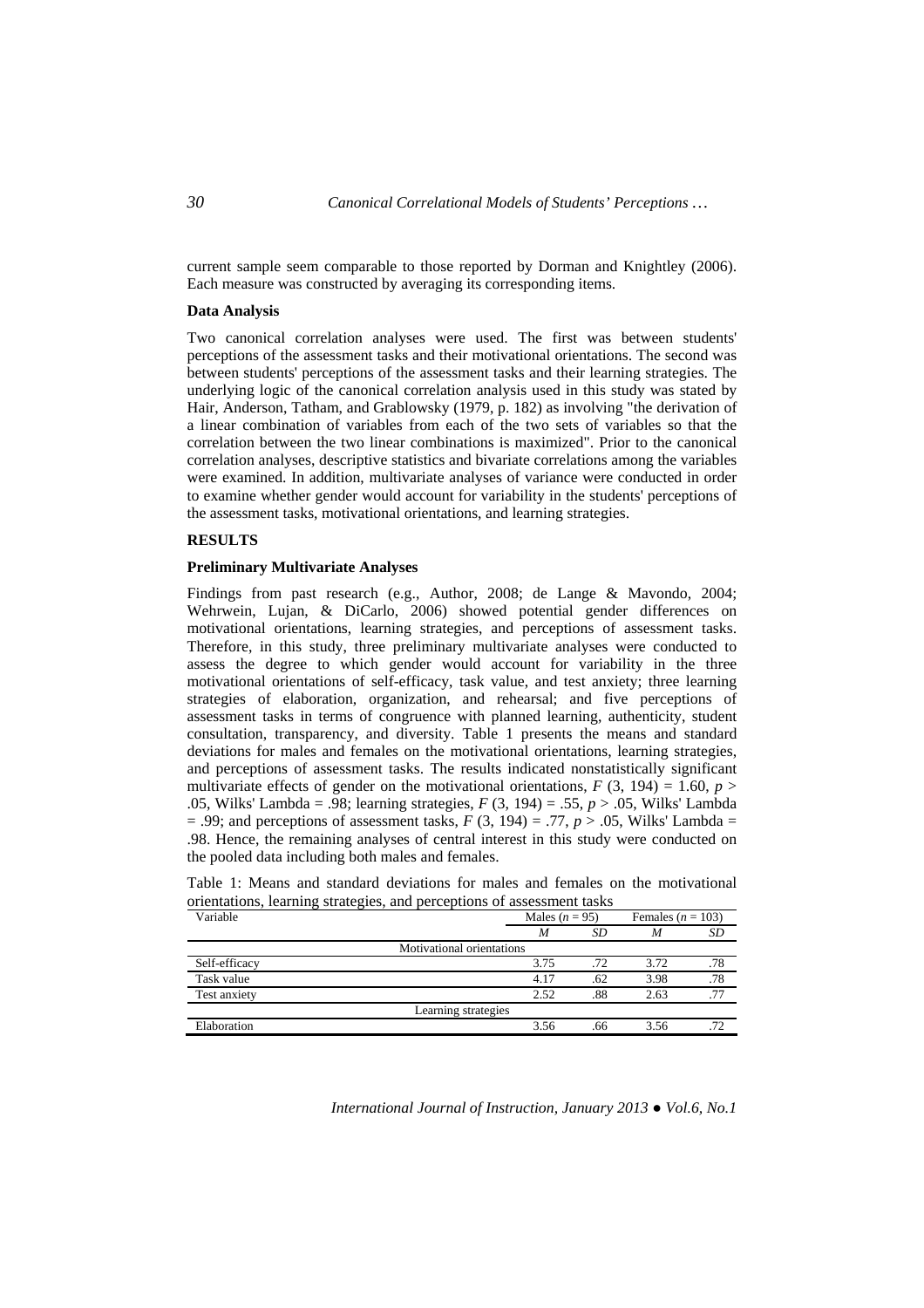| Organization                     | 3.57 | .77 | 3.52 |     |
|----------------------------------|------|-----|------|-----|
| Rehearsal                        | 3.51 | .68 | 3.51 | .69 |
| Perceptions of assessment tasks  |      |     |      |     |
| Congruence with planned learning | 3.48 | .81 | 3.52 | .75 |
| Authenticity                     | 3.70 | .78 | 3.62 | .77 |
| Student consultation             | 3.46 | .70 | 3.45 | .70 |
| Transparency                     | 3.61 | .76 | 3.55 | .68 |
| Diversity                        | 3.35 | .68 | 3.35 | .67 |

#### **Bivariate Correlational Analyses**

The purpose of this study centers on the interrelationships between (a) students' motivational orientations and perceptions of the assessment tasks and (b) students' learning strategies and perceptions of the assessment tasks. Descriptive statistics and bivariate correlations among these variables are presented in Table 2. Inspection of Table 2 shows that the correlations among the motivational orientations ranged from .09 to .49, the correlations among the learning strategies ranged from .52 to .65, and the correlations among the perceptions of assessment tasks ranged from .44 to .68. The perceptions of assessment tasks correlated from .24 to .50 with the motivational orientations and from .40 to .59 with the learning strategies. At the same time, test anxiety correlated negatively with learning strategies and perceptions of assessment tasks. These bivariate correlations between the motivational orientations and perceptions of assessment tasks as well as between the learning strategies and perceptions of assessment tasks suggested multiple patterns or differential relationships between each of the two sets of variables.

| Variable                |        | 3       | 4       |         | 6       |         | 8       | 9       | 10      | 11      | М    | <b>SD</b> |
|-------------------------|--------|---------|---------|---------|---------|---------|---------|---------|---------|---------|------|-----------|
| 1. Self-efficacy        | $.49*$ | $-.09$  | $.46*$  | $.46*$  | $.35*$  | $.37*$  | $.44*$  | $.34*$  | $.42*$  | $.31*$  | 3.73 | .75       |
| 2. Task value           |        | $-.26*$ | $.44*$  | $.37*$  | $.34*$  | $.41*$  | $.50*$  | $.39*$  | $.50*$  | $.41*$  | 4.07 | .72       |
| 3. Test anxiety         |        |         | $-.28*$ | $-.19*$ | $-.20*$ | $-.24*$ | $-.27*$ | $-.27*$ | $-.28*$ | $-.27*$ | 2.57 | .82       |
| 4. Elaboration          |        |         |         | $.63*$  | $.65*$  | $.52*$  | $.59*$  | $.50*$  | $.56*$  | $.48*$  | 3.56 | .69       |
| 5. Organization         |        |         |         |         | $.52*$  | $.59*$  | $.59*$  | $.49*$  | $.57*$  | $.50*$  | 3.54 | .74       |
| 6. Rehearsal            |        |         |         |         |         | $.51*$  | $.43*$  | $.40*$  | $.47*$  | $.40*$  | 3.62 | .78       |
| 7. Learning congruence  |        |         |         |         |         |         | $.66*$  | $.68*$  | $.65*$  | $.46*$  | 3.50 | .78       |
| 8. Authenticity         |        |         |         |         |         |         |         | $.54*$  | $.60*$  | $.46*$  | 3.66 | .78       |
| 9. Student consultation |        |         |         |         |         |         |         |         | $.62*$  | $.44*$  | 3.46 | .70       |
| 10. Transparency        |        |         |         |         |         |         |         |         |         | $.51*$  | 3.57 | .71       |
| 11. Diversity           |        |         |         |         |         |         |         |         |         |         | 3.35 | .67       |
| $*_{\mathbf{p}} > 001$  |        |         |         |         |         |         |         |         |         |         |      |           |

Table 2: Intercorrelations and descriptive statistics for study variables

\**p* < .001

#### **Canonical Correlation Analysis of Motivational Orientations and Assessment**

To study the underlying patterns of the relationships between the motivation variables and the assessment variables, a multivariate linear model was fitted to the data by means of canonical correlation analysis. The perceptions of assessment tasks were utilized as predictor variables of the student motivational orientations. Collectively, the full model across all variates was statistically significant,  $F(15, 524.91) = 10.95$ ,  $p < .001$ , Wilk's Lambda = .48; suggesting some relationship between the variable sets across the variates. The analysis yielded three canonical variates with squared canonical coefficients of .52, .02, and .002 for each successive variate. Based on the dimension reduction analysis, with the first pair of the canonical variates removed, the test was not statistically significant,  $F(8, 382) = .56$ ,  $p > .05$ . Therefore, only the first pair of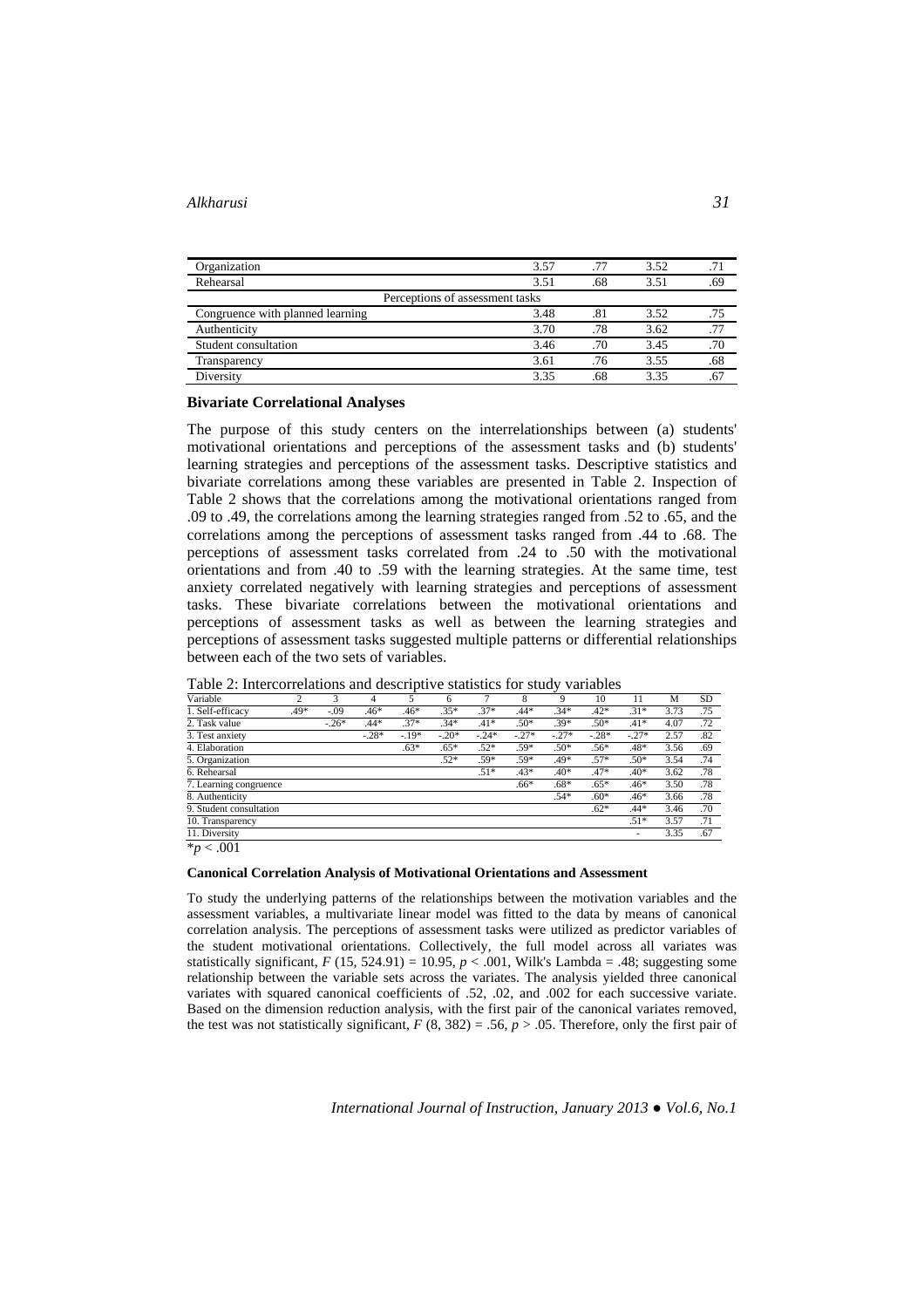the canonical variates should be interpreted. Table 3 presents the standardized canonical coefficients between motivational orientations and perceptions of assessment tasks.

Table 3: Canonical correlation analysis summary of motivational orientations and perceptions of assessment tasks

| Variable                                                 | Canonical coefficient |
|----------------------------------------------------------|-----------------------|
| Motivational orientations                                |                       |
| Self-efficacy                                            | .48                   |
| Task value                                               | .54                   |
| Test anxiety                                             | $-.28$                |
| % of variance                                            | 55.03                 |
| Redundancy                                               | .29                   |
| Perceptions of assessment tasks                          |                       |
| Congruence with planned learning                         | $-.10$                |
| Authenticity                                             | .55                   |
| Student consultation                                     | .07                   |
| Transparency                                             | .48                   |
| Diversity                                                | .09                   |
| % of variance                                            | .67                   |
| Redundancy                                               | .35                   |
| canonical correlation ( $R_a$ )                          | .72                   |
| Squared canonical correlation ( $\mathbf{\vec{R}_{c}}$ ) | .52                   |

As shown in Table 3, 52% of the multivariate variance of the motivational orientations was accounted for by the perceptions of the assessment tasks. The canonical variate extracted 55.03% of the variance in the motivational orientations and 67% of the variance in the perceptions of assessment tasks. Further, the canonical variate from the motivational orientations extracted 35% of the variance in the perceptions of assessment tasks, whereas the canonical variate from the perceptions of assessment tasks extracted 29% of the variance in the motivational orientations. Among the motivational orientations, self-efficacy and task value were correlated with the canonical variate. Among the assessment variables, authenticity and transparency were correlated with the canonical variate. As shown in Table 3, high authenticity and high transparency in assessment tasks were associated with positive students' judgments of their self-efficacy for learning the course materials and positive students' beliefs about how interesting, useful, and important the course materials are to them.

### **Canonical Correlation Analysis of Learning Strategies and Assessment**

To study the underlying patterns of the relationships between the learning strategies and the assessment variables, a multivariate linear model was also fitted to the data by means of canonical correlation analysis. The perceptions of assessment tasks were utilized as predictor variables of the student learning strategies. Collectively, the full model across all variates was statistically significant,  $F(15, 524.91) = 18.91$ ,  $p < .001$ , Wilk's Lambda = .30; suggesting some relationship between the variable sets across the variates. The analysis yielded three canonical variates with squared canonical coefficients of .66, .09, and .002 for each successive variate. Based on the dimension reduction analysis, with the first and second pairs of the canonical variates removed, the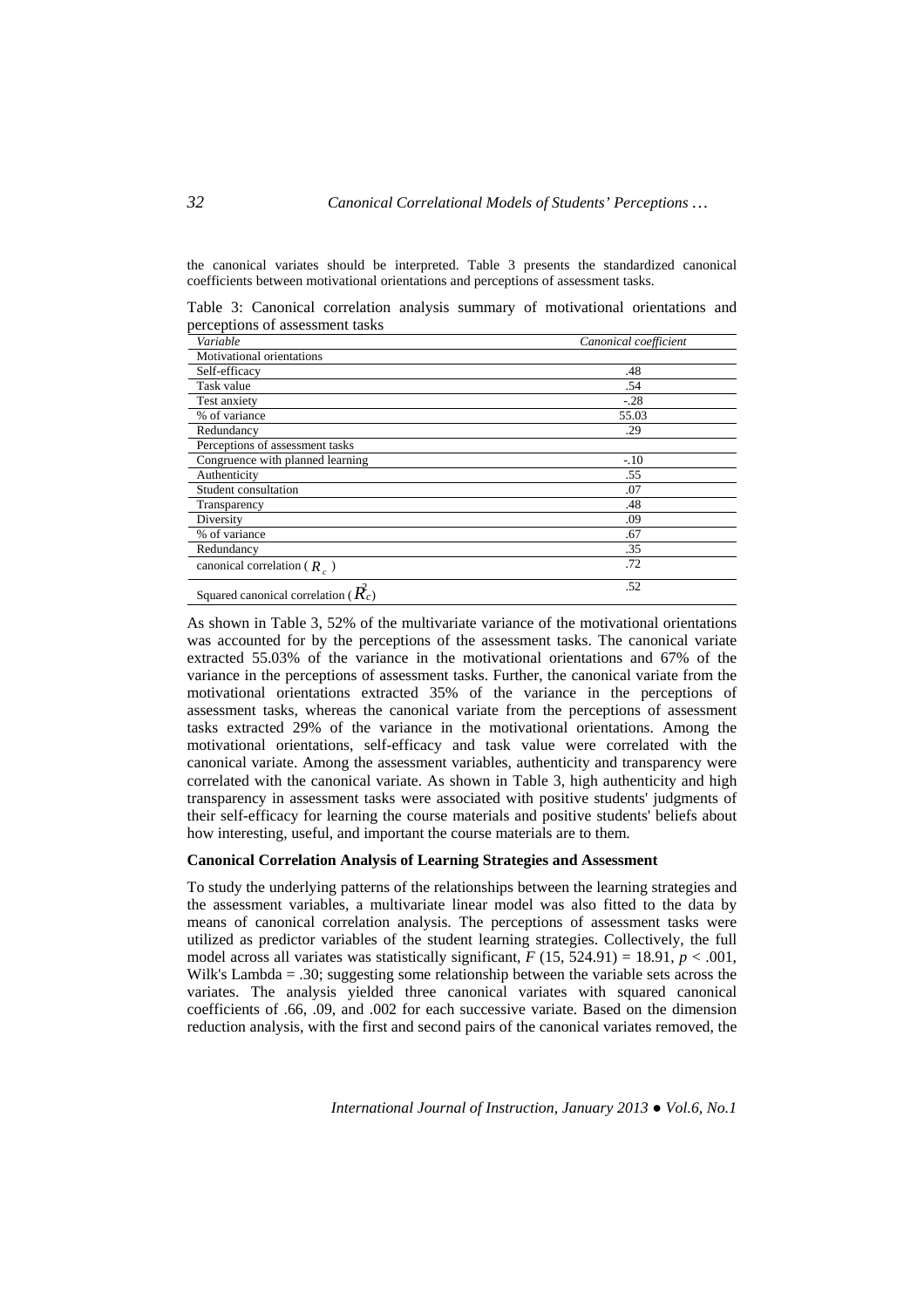test was not statistically significant,  $F(3, 192) = .16$ ,  $p > .05$ . Therefore, the first two pairs of the canonical variates should be interpreted. Table 4 presents the standardized canonical coefficients between the learning strategies and the perceptions of assessment tasks. The first canonical variate accounted for 67% of the common variance between the learning strategies and the perceptions of assessment tasks, whereas the second canonical variate accounted for 9% of the common variance between the two sets of the variables.

Table 4: Canonical correlation analysis summary of learning strategies and perceptions of assessment tasks

| Variable                               | Canonical coefficients of the<br>first canonical variate | Canonical coefficients of the<br>second canonical variate |
|----------------------------------------|----------------------------------------------------------|-----------------------------------------------------------|
| Learning strategies                    |                                                          |                                                           |
| Elaboration                            | .43                                                      | $-1.49$                                                   |
| Organization                           | .56                                                      | $-.32$                                                    |
| Rehearsal                              | $-.10$                                                   | 1.37                                                      |
| % of variance                          | .76                                                      | .0878                                                     |
| Redundancy                             | .50                                                      | .01                                                       |
| Perceptions of assessment tasks        |                                                          |                                                           |
| Congruence with planned learning       | .19                                                      | 1.61                                                      |
| Authenticity                           | .39                                                      | $-1.26$                                                   |
| Student consultation                   | .09                                                      | .21                                                       |
| Transparency                           | .26                                                      | .17                                                       |
| Diversity                              | .24                                                      | .04                                                       |
| % of variance                          | .71                                                      | .05                                                       |
| Redundancy                             | .47                                                      | .01                                                       |
| canonical correlation ( $R_c$ )        | .82                                                      | .30                                                       |
| $\alpha$ , $\beta$ , $\beta$ , $\beta$ | .67                                                      | .09                                                       |

Squared canonical correlation ( $\mathcal{R}_c$ )

As shown in Table 4, the learning strategies associated with the first canonical variate were elaboration and organization; whereas the assessment variables correlated with the first canonical variate were authenticity, transparency, and diversity. Taken as a pair, high degrees of authenticity, transparency, and diversity in in assessment were associated with a strong reliance on deep learning strategies like elaboration and organization. The second canonical variate on the learning strategies was composed of elaboration and rehearsal, and the corresponding canonical variate from the assessment side was composed of congruence with planned learning and authenticity. A high degree of congruence with planned learning and a low degree of authenticity in the assessment tasks were associated with more reliance on surface learning strategies like rehearsal and less reliance on deep learning strategies like elaboration. The first canonical variate explained 76% of the variance in the learning strategies, and 71% of the variance in the assessment variables. The second canonical variate explained 8.78% of the variance in the learning strategies, and 5% of the variance in the assessment variables. The first and second canonical variates from the learning strategies extracted 50% and 1% of the variance in the assessment variables, respectively. The first and second canonical variates from the assessment variables extracted 47% and 1% of the variance in the learning strategies, respectively.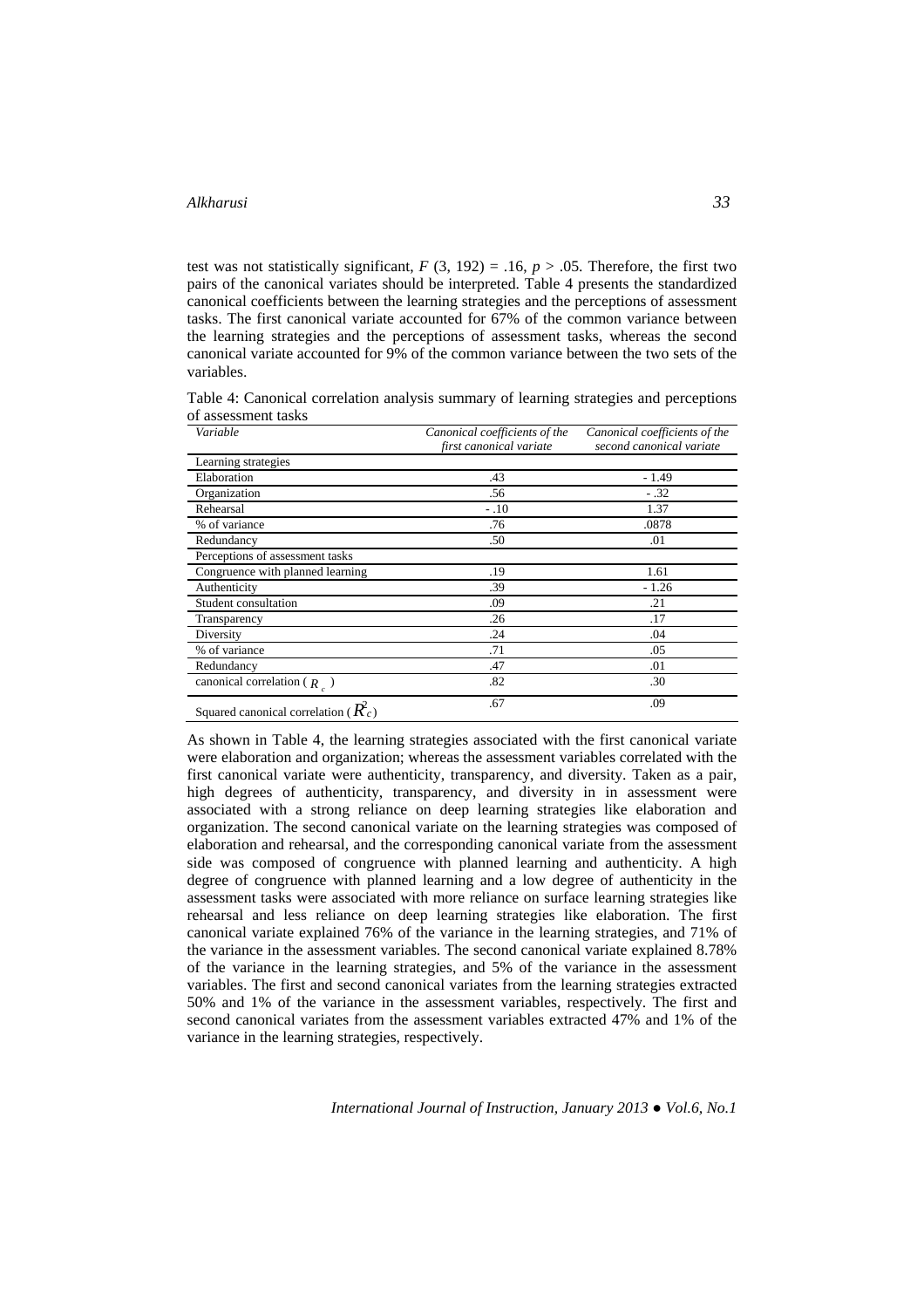### **DISCUSSION**

Classroom assessment is a continual activity for teachers to improve the quality of instruction and motivate students to learn (Gronlund, 2006). A substantial proportion of the classroom time is devoted to the assessment for and of student learning (Crooks, 1988; Mertler, 2003). As such, it seems reasonable to argue that careful consideration of the students' perceptions of the assessment process is certainly warranted. Understanding students' perceptions is critical to understanding the consequential validity of the assessment process (Schaffner, Burry-Stock, & Cho, 2000). The present study examined the ways in which students' perceptions of the assessment tasks might relate to a particular set of motivational orientations and learning strategies using data from tenth grade students in English language classes.

Results from the canonical correlation analyses yielded one unique root that accounted for the common variance between students' perceptions of assessment and motivational orientations and two roots that accounted for the common variance between students' perceptions of assessment and learning strategies. The assessment-motivation root suggested that high degrees of authenticity and transparency in the assessment tasks were associated with positive students' judgments of their self-efficacy for learning the subject materials and positive students' beliefs about how interesting, useful, and important the subject materials are to them. According to McMillan and Workman (1998), student's self-efficacy is affected by the perceived characteristics of the assessment tasks. When students perceive the assessment tasks as being related to their everyday living, then they are likely to consider them as worthy of effort and to have a strong self-efficacy because they would tend to believe that the tasks are within their capabilities to do them well. Also, when students know in advance the scoring criteria of the assessment tasks, they are better able to discern what needs to be done (McMillan & Workman, 1998).

The assessment-learning strategies roots suggested that on one side high degrees of authenticity, transparency, and diversity in the assessment tasks were associated with a strong reliance on deep learning strategies like elaboration and organization; and on the other side a high degree of congruence with planned learning and a low degree of authenticity in the assessment tasks were associated with more reliance on surface learning strategies like rehearsal and less reliance on deep learning strategies like elaboration. From the standpoint of assessment, authentic tasks place high emphasis on understanding and transfer of learning to untaught problems rather than recall of factual knowledge, and as might be expected, these tasks require deep processing startegies (McMillan & Workman, 1998). Taking together, these results theoretically support educational perspectives of Ames (1992a), Brookhart (1997), and McMillan and Workman (1998) described early in this study regarding the role of classroom assessment in student motivation and learning. The results also add support to the previous studies investigating relationships between assessment and motivation (e.g., Alkharusi, 2009; Greene et al., 2004) and those examining relationships between assessment and learning strategies (e.g., Gijbels et al., 2008; Gulikers et al., 2006).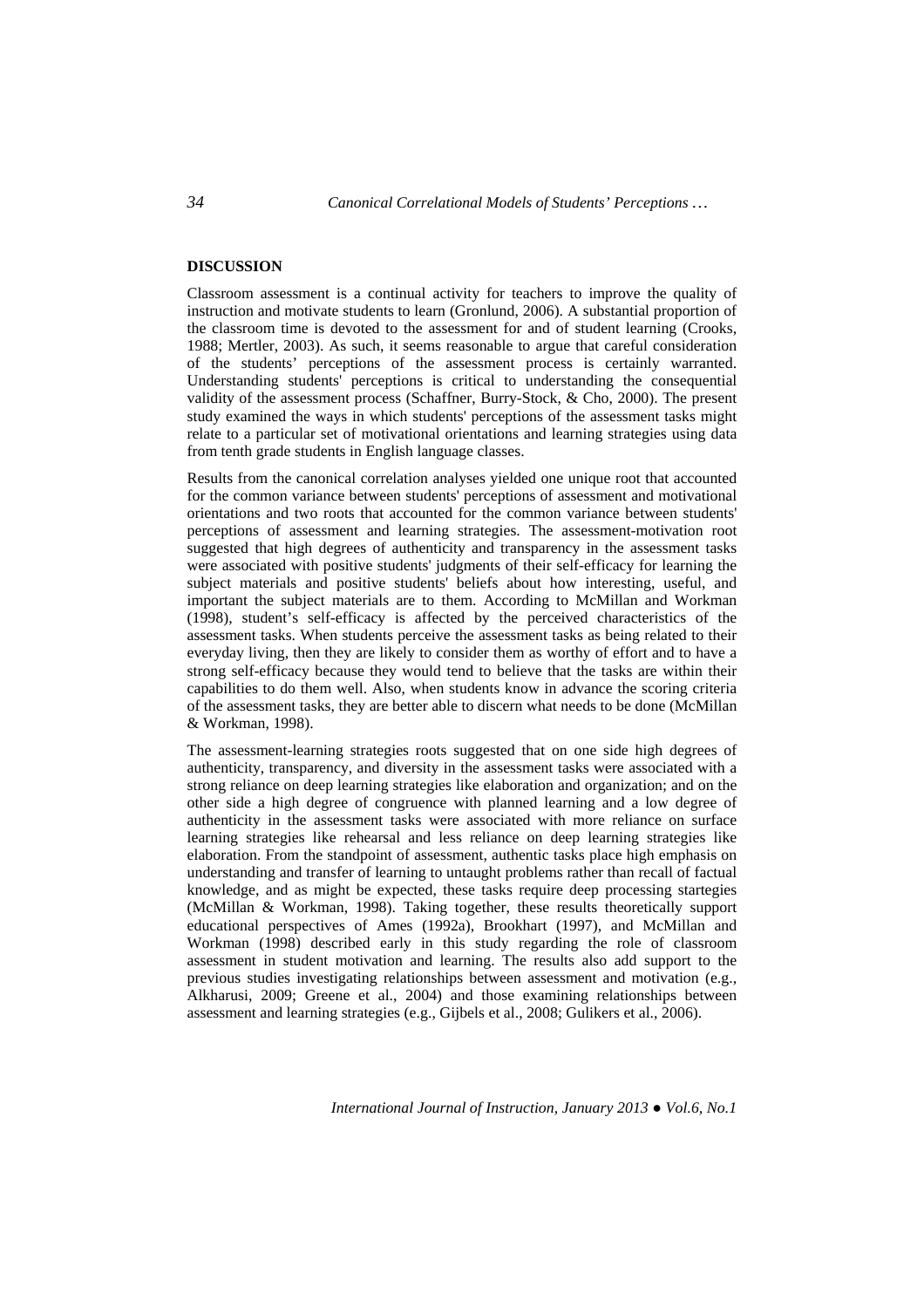The results of the present study seem to have clear implications for classroom assessment practices. If students are to be encouraged to learn, then conditions that favor positive motivational orientations and deep learning strategies over negative motivational orientations and surface learning strategies are desirable. These conditions include asking students to do authentic assessment tasks linked to their real life experiences and that involve higher order skills such as prediction, debating, speculation, and problem solving. These tasks are likely to encourage students to focus on meaning and understanding of the subject materials rather than on memorization and simple application of rules, and are likely to stimulate students' interest and to develop confidence in their abilities (Hargreaves, Early, & Schmidt, 2002). Also, teachers can help students value the subject materials and develop confidence in their abilities to learn by using a variety of attainable assessment tasks and allowing a degree of student autonomy in the choice of the assessment tasks. These kinds of tasks might help reduce students' worry and concern over tackling the tasks and facilitate active processing of the learned materials (Ames, 1992a; McMillan and Workman, 1998). In addition, informing students about the purposes of the assessment and clearly communicating with them the assessment criteria might help students develop a sense of ownership in the assessment process, which in turn might make the learning environment more intrinsically motivating to students for learning (Shepard, 2000). Furthermore, providing students with clear informative feedback about their performance and progress on the assessment tasks are likely to direct students toward employing deep learning strategies and to cultivate in them more intrinsic interest on the tasks and high self-efficacy levels that they can successfully accomplish the tasks (McMillan and Workman, 1998; Schunk, 1991).

Although the correlational nature of the results does not permit causal conclusions, they help understand how the most silent aspects of the assessment tasks may relate in meaningful ways to student motivation and learning. Yet, a number of limitations exist in this study which could be considered in the future research. First, the generalizability of the findings may be limited to the small sample size of the tenth grade students in the English language subject. This might question the ability to replicate the findings in studies utilizing large sample sizes. In addition, past research has indicated that there might be differences in students' perceptions of the assessment environments, their motivational orientations, and learning approaches in various subject areas and across different grade levels (Bong, 2001; Marachi, Gheen, & Midgley, 2000). As such, our understanding could be enhanced by testifying the findings in various academic settings using large sample sizes. Second, this study examined the assessment context from students' perspectives, whereas teachers play a critical role in creating the assessment context, which in turn might have influences on students' motivation and learning outcomes. As such, future research might need to consider how the shared perceptions of the teachers and students affect student outcomes.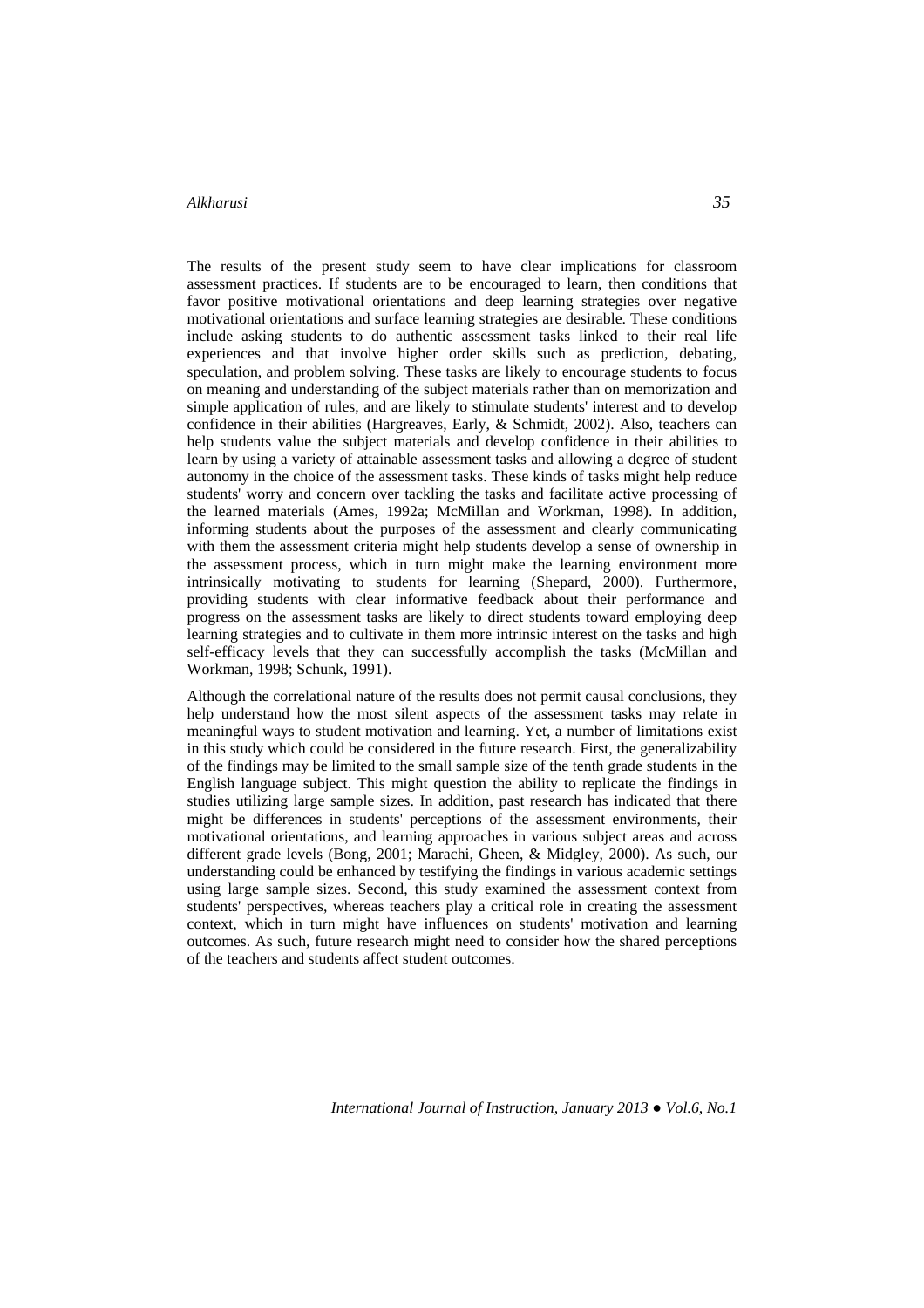## **REFERENCES**

Ames, C. (1992a). Achievement goals and the classroom motivational climate. In D. H. Schunk & J. Meece (Eds.), *Student perceptions in the classroom* (pp. 327 – 348). Hillsdale, NJ: Erlbaum.

Ames, C. (1992b). Classrooms: Goals, structures, and student motivation. *Journal of Educational Psychology, 84*, 261 – 271.

Ames, C., & Archer, J. (1988). Achievement goals in the classroom: Students' learning strategies and motivation processes. *Journal of Educational Psychology, 80*, 260 – 267.

Alkharusi, H. (2008). Effects of classroom assessment practices on student's achievement goals*. Educational Assessment, 13*, 243-266.

Alkharusi, H. (2009). Classroom assessment environment, self-efficacy, and mastery goal orientation: A causal model*. INTI Journal [Special issue on teaching and learning,*   $104 - 116$ .

Alkharusi, H. (2010). A multilevel linear model of teachers' assessment practices and students' perceptions of the classroom assessment environment*. Procedia Social and Behavioral Sciences, 5*, 5-11.

Alkharusi, H. (2011). Development and datametric properties of a scale measuring students' perceptions of the classroom assessment environment. *International Journal of Instruction, 4*, 105-120.

Biggs, J. B. (1979). Individual differences in study processes and the quality of learning outcomes. *Higher Education, 8*, 381-394.

Black, P., & Wiliam, D. (1998a). Assessment and classroom learning. *Assessment in Education: Principles, Policy & Practice, 5,* 1 – 63, Retrieved September 11, 2006, from the Sociological Collection database: http://plinks.ebscohost.com

Bong, M. (2001). Between- and within-domain relations of academic motivation among middle and high school students: Self-efficacy, task value, and achievement goals. *Journal of Educational Psychology, 93*, 23-34.

Brookhart, S. M. (1997). A theoretical framework for the role of classroom assessment in motivating student effort and achievement. *Applied Measurement in Education, 10*,  $161 - 180.$ 

Brookhart, S. M. (2004). Classroom assessment: Tensions and intersections in theory and practice. *Teachers College Record, 106*, 429 – 458.

Brookhart, S. M., & Bronowicz, D. L. (2003). 'I don't like writing. It makes my fingers hurt': Students talk about their classroom assessment. *Assessment in Education: Principles, Policy & Practice, 10,* 221 – 242.

Brookhart, S. M., & DeVoge, J. G. (1999). Testing a theory about the role of classroom assessment in student motivation and achievement. *Applied Measurement in Education, 12*, 409 – 425.

Brookhart, S. M., & Durkin, D. T. (2003). Classroom assessment, student motivation, and achievement in high school social studies classes. *Applied Measurement in Education, 16*, 27 – 54.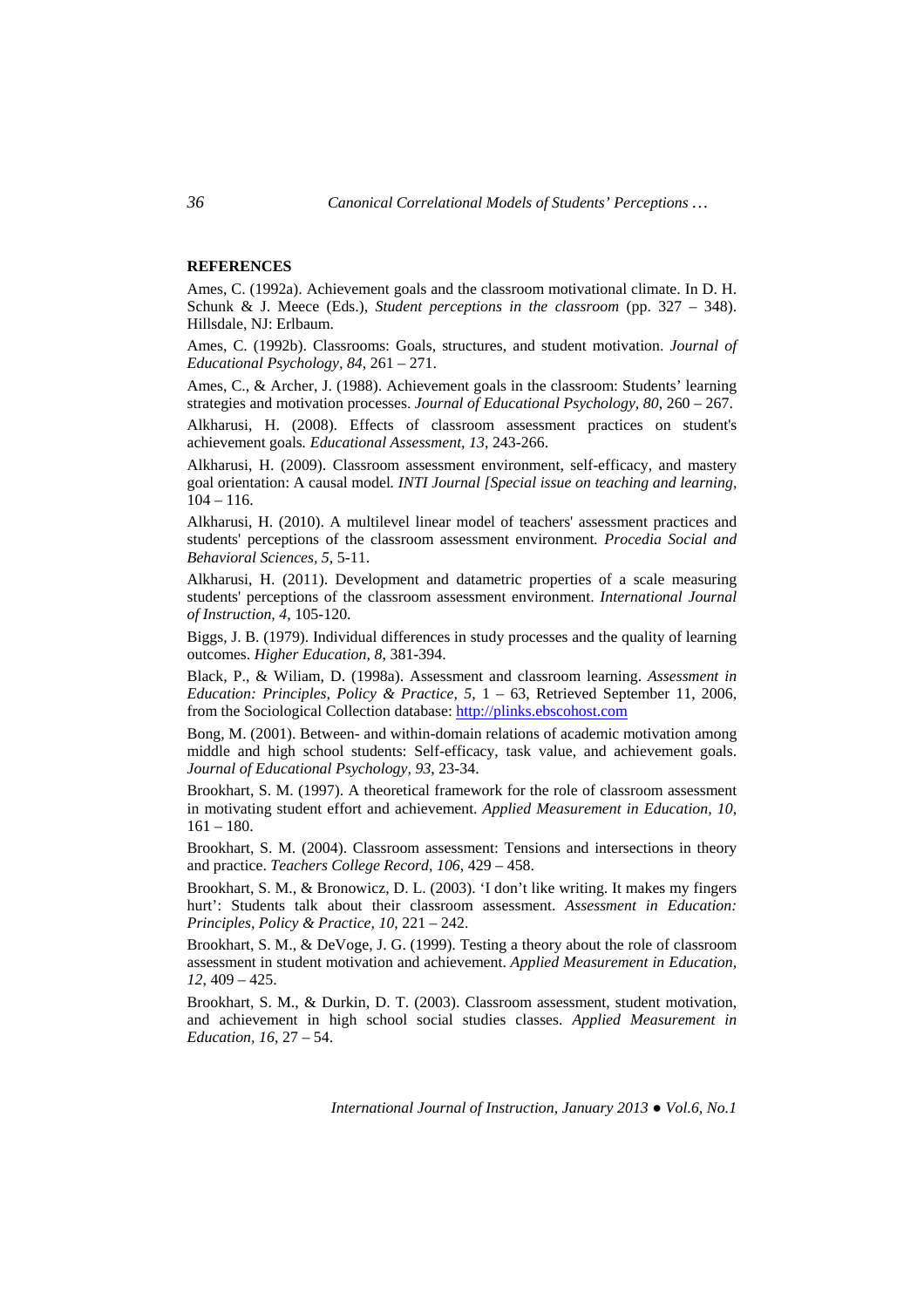Church, M. A., Elliot, A. J., & Gable, S. L. (2001). Perceptions of classroom environment, achievement goals, and achievement outcomes. *Journal of Educational Psychology, 93*, 43 – 54.

Conderman, G., Hatcher, R. E., & Ikan, P. A. (1998). Why student-led conferences work. *Kappa Delta Pi Record, 34*, 132-134.

Crooks, T. J. (1988). The impact of classroom evaluation practices on students. *Review of Educational Research, 58*, 438 – 481.

Dancer, D., & Kamvounias, P. (2005). Student involvement in assessment: A project designed to assess class participation fairly and reliably. *Assessment and Evaluation in Higher Education, 30*, 445-454.

De Lange, P., & Mavondo, F. (2004). Gender and motivational differences in approaches to learning by a cohort of open learning students. *Accounting Education, 13*, 431-448.

Gijbels, D., Segers, M., & Struyf, E. (2008). Constructivist learning environments and the (im)possibility to change students' perceptions of assessment demands and approaches to learning. *Instructional Science, 36*, 431-443.

Greene, B. A., Miller, R. B., Crowson, H. M., Duke, B. L., & Akey, K. L. (2004). Predicting high school students' cognitive engagement and achievement: Contributions of classroom perceptions and motivation. *Contemporary Educational Psychology, 29*,  $462 - 482.$ 

Gronlund, N. E. (2006). *Assessment of Student Achievement* (8th ed.). Boston: Pearson.

Gulikers, J. T. M., Bastiaens, T. J., Kirschner, P. A., & Kester, L. (2006). Relations between student perceptions of assessment authenticity, study approaches and learning outcome. *Studies in Educational Evaluation, 32*, 381-400.

Hair, J. F., Anderson, R. E., Tatham, R. L., & Grablowsky, B. J. (1979). *Multivariate Data Analysis*. Tulsa, OK: Petroleum Publishing.

Hargreaves, A., Early, L., Schmidt, M. (2002). Perspectives on alternative assessment reform. *American Educational Research Journal, 39*, 69 – 95.

Linnenbrink, E. A., & Pintrich, P. R. (2001). Multiple goals, multiple contexts: The dynamic interplay between personal goals and contextual goal stresses. In S. Volet & S. Jarvela (Eds.), *Motivation in learning contexts* (pp. 251 – 270). Amsterdam: Pergamon.

Linnenbrink, E. A., & Pintrich, P. R. (2002). Motivation as an enabler for academic success. *School Psychology Review, 31*, 313 – 327.

Marachi, R., Gheen, M., & Midgley, C. (2000). *Comparisons of Elementary, Middle, and High School Teachers' Beliefs and Approaches to Instruction using a Goal Orientation Framework.* Paper presented at the meeting of the American Educational Research Association, New Orleans, LA.

McMillan, J. H., & Workman, D. J. (1998). *Classroom Assessment and Grading Practices: A Review of the Literature.* (ERIC Document Reproduction Service No. ED453263)